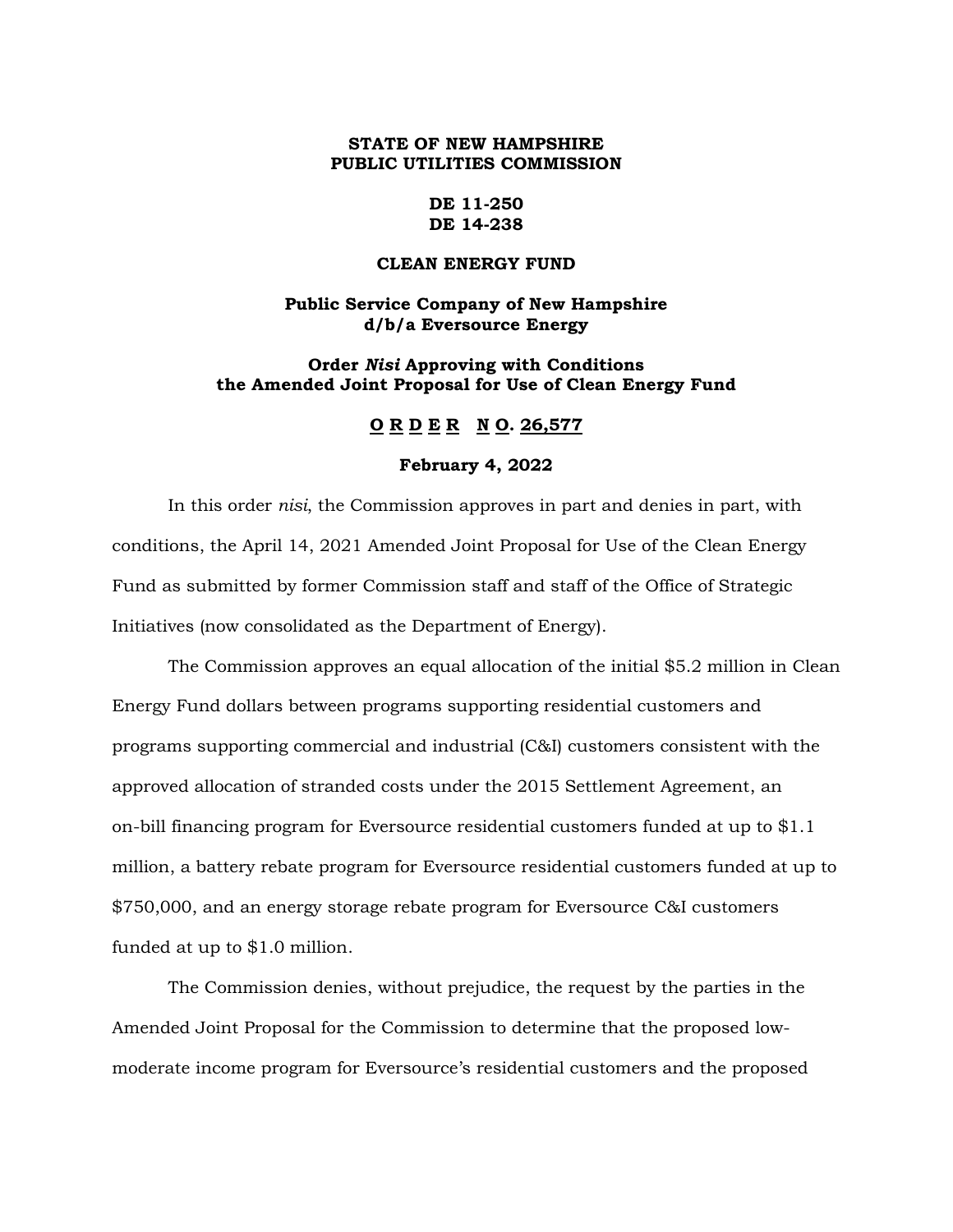financing program for Eversource's C&I customers conform to the four objectives specified in the 2015 Settlement Agreement.

The Commission, however, directs the parties to submit detailed proposals for use of the balance of the Clean Energy Fund by May 1, 2022. Such proposals may include a low-moderate income program for Eversource residential customers, a financing program for Eversource C&I, or alternative proposals for use of the funds consistent with the four criteria set forth in the 2015 Settlement Agreement.

This order *nisi* also establishes a process to implement the Clean Energy Fund programs moving forward in a new proceeding, DE 22-004.

#### **I. BACKGROUND AND PROCESS**

The Clean Energy Fund was established as part of the 2015 Public Service Company of New Hampshire d/b/a Eversource Energy (Eversource) Restructuring and Rate Stabilization Agreement (2015 Settlement Agreement) filed on June 10, 2015 in Dockets DE 14-238 and DE 11-250, and approved by the Commission in Order No. 25,920 on July 1, 2016. Under the terms of the 2015 Settlement Agreement, funds are to be made available to support clean energy initiatives following Eversource's issuance of rate reduction bonds, which occurred in 2018. The programs to be supported by the Clean Energy Fund will be available only to Eversource customers.

On November 7, 2019, former Commission staff<sup>1</sup> and staff of the Office of Strategic Initiatives (OSI)<sup>2</sup> (together, Energy) filed an initial joint proposal concerning

<sup>1</sup> Department of Energy Staff were formerly referred to as Staff of the Commission. References to Staff changed with the establishment of the Department of Energy on July 1, 2021. For convenience, this order will refer to former Commission Staff as Energy. See House Bill 2, 2020 Legislative Session 2021 Regular Session (N.H. 2021) House Bill 2, 200 Name Change; Department of Energy. <sup>2</sup> OSI is now part of the Department of Energy.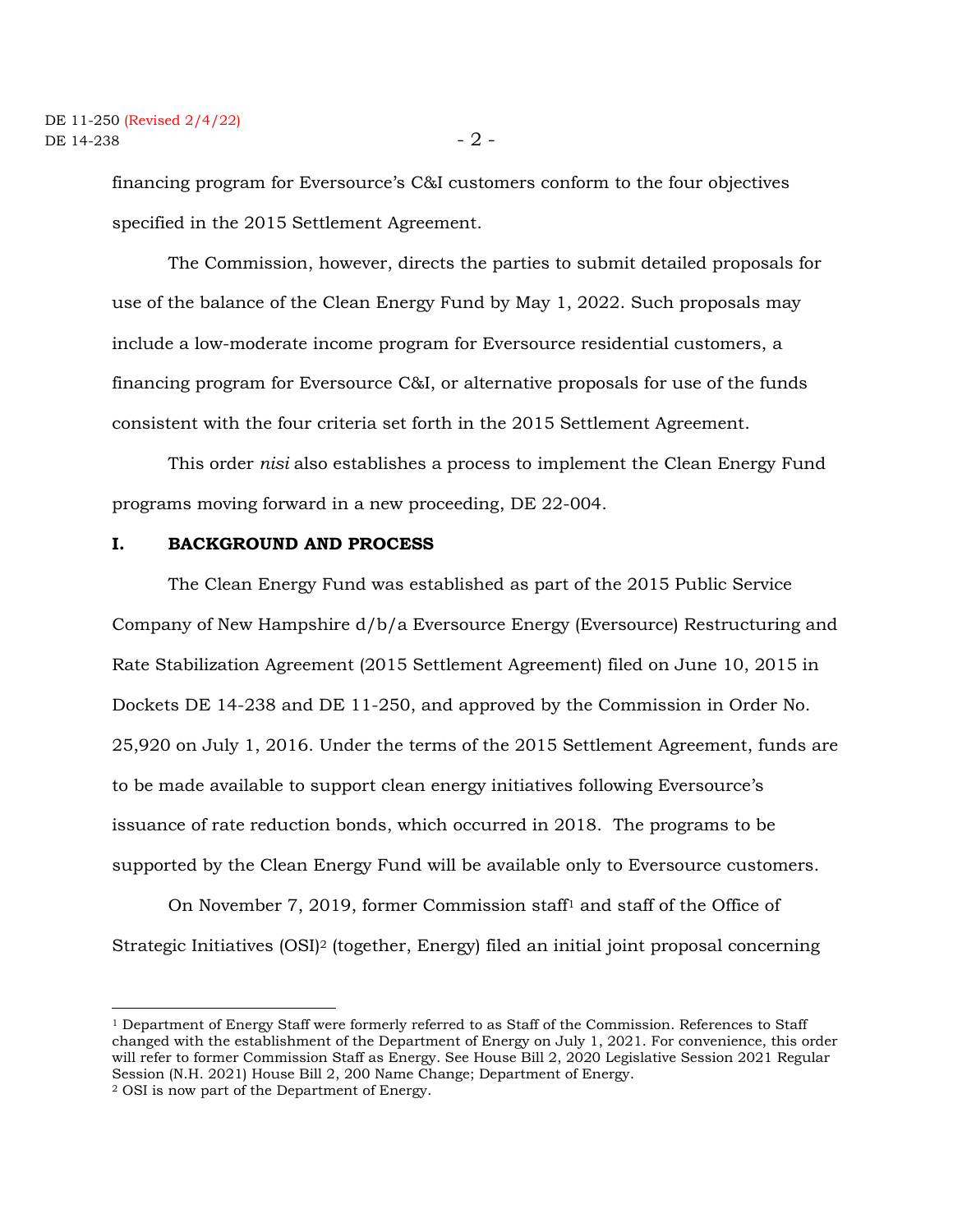the use of \$5.0 million<sup>3</sup> to be provided by Eversource to establish the Clean Energy Fund approved by the Commission on July 1, 2016 in Order No. 25,920. On February 4, 2020, Eversource agreed to increase the Clean Energy Fund balance to \$5.2 million as a resolution to stakeholder concerns regarding interest accrual.<sup>4</sup>

Pursuant to a series of stakeholder meetings, <sup>5</sup> Energy filed an Amended Recommendation regarding use of the Clean Energy Fund on August 3, 2020, and, after receiving further stakeholder input, an Amended Joint Proposal on April 14, 2021. On November 10, 2020, the Commission held a public hearing regarding the Amended Recommendation and took public comment from interested stakeholders, including representatives of Clean Energy NH (CENH), Conservation Law Foundation (CLF), New Hampshire Community Development Finance Authority (NH CDFA), the Office of the Consumer Advocate (OCA), Energy (formerly Commission Staff at the time), and Eversource, concerning whether the Amended Recommendation for use of the Clean Energy Fund was consistent with the four criteria provided by the 2015 Settlement Agreement.<sup>6</sup>

Written comments regarding the Clean Energy Fund were received from members of the public, stakeholders, and members of the NH Legislature in support of the Clean Energy Fund and are included in the docket files for Dockets DE 14-238

<sup>3</sup> The 2015 Settlement Agreement filed in Dockets DE 14-238 and DE 11-250 and approved on July 1, 2016 in Commission Order No. 25,920 provided for a \$5 million Clean Energy Fund. During these proceedings Eversource agreed to add an additional \$200,000 to the fund, bringing the total fund level to \$5.2 million.

<sup>4</sup> *See* February 4, 2020 letter from Eversource concerning the establishment of the Clean Energy Fund. https://www.puc.nh.gov/Regulatory/Docketbk/2014/14-238/LETTERS-MEMOS-TARIFFS/14- 238\_2020-02-04\_EVERSOURCE\_RESPONSE\_STAFF\_REC.PDF

<sup>5</sup> Please see the joint proposal filed concurrently in Dockets 14-238 and 11-250 on August 3, 2020, for a description of the earlier stakeholder process.

<sup>6</sup> *See* 2015 Settlement Agreement at 25 filed on 1/26/16 in

www.puc.nh.gov/Regulatory/Docketbk/2014/14-238.html.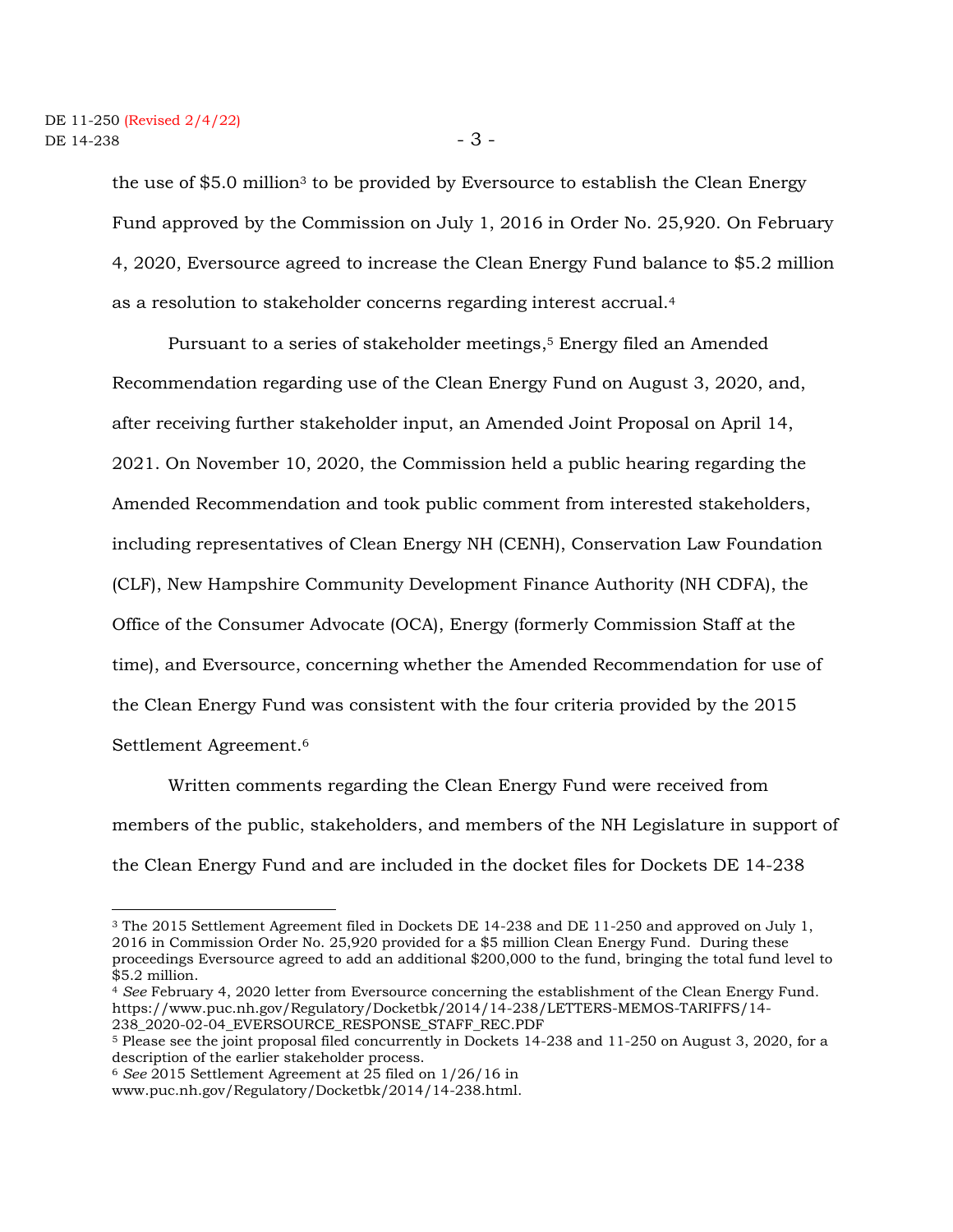and DE 11-250. Following the public comment hearing held on November 10, 2020, Energy met with the then-OSI<sup>7</sup> and interested stakeholders in virtual meetings on December 2, 2020, and January 20, 2021 to further refine a consensus proposal for use of the Clean Energy Fund.

The Amended Joint Proposal, approved in part and denied in part herein with conditions, and subsequent docket filings, other than any information for which confidential treatment is requested of or granted by the Commission, will be posted to the Commission's website in a new docket at

www.puc.nh.gov/Regulatory/Docketbk/2022/22-004.

## **II. POSITIONS OF THE PARTIES**

As a result of the above-noted meetings and on-going collaboration, Energy recommended use of the Clean Energy Fund as described in the Amended Joint Proposal filed on April 14, 2021. Energy indicated that the Amended Joint Proposal has the support of the interested stakeholder group; however, the Amended Joint Proposal includes many elements that will require additional detail prior to approval and implementation.

The Amended Joint Proposal outlined five separate programs to be implemented through the Clean Energy Fund. The following three programs were proposed in some detail: (A) an on-bill financing arrangement for Eversource residential customers funded at \$1.1 million; (B) a battery rebate program for Eversource residential

<sup>7</sup> At the time the 2015 Settlement Agreement was finalized, the agency with OSI's duties was known as the Office of Energy and Planning (OEP). As noted above, OSI was transferred to Energy in 2021.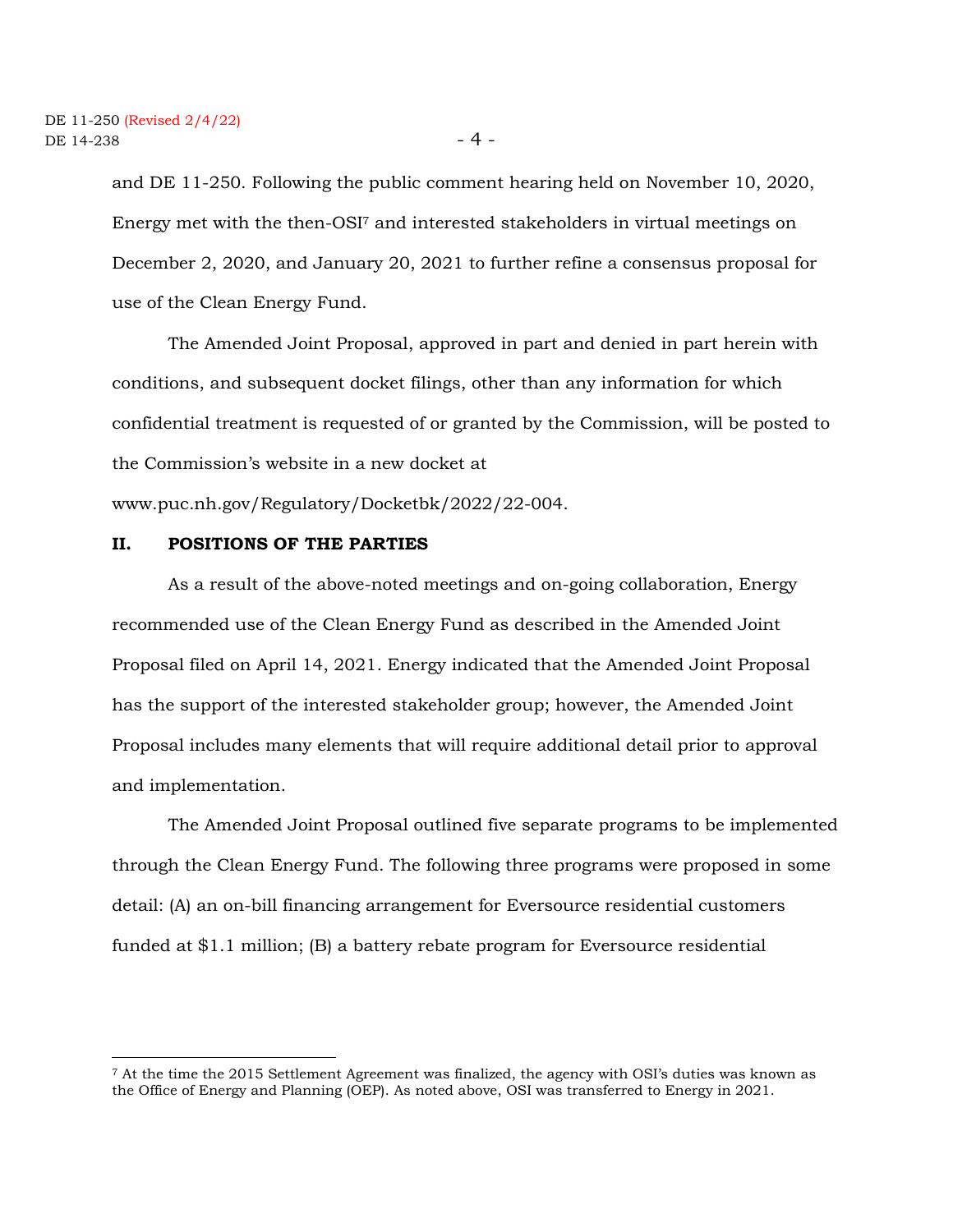#### DE 11-250 (Revised 2/4/22)  $DE$  14-238  $-5$  -

customers funded at \$750,000; and (C) an energy storage rebate program for Eversource C&I customers funded at \$1.0 million.

According to the Amended Joint Proposal, the proposed battery and energy storage measures are included as eligible technologies supported in part by either the NH Renewable Energy Generation Incentive Program or NHSaves, and the on-bill financing program is proposed to create financing options not currently available to residential customers for such technologies. The Amended Joint Proposal also provided that Eversource would administer the three programs in tandem with its other existing energy efficiency and clean energy programs.

Two additional programs for residential and C&I customers were identified in the Amended Joint Proposal as not yet sufficiently developed for a determination by the Commission at this time. Those programs include: (D) a low-moderate income program for Eversource's residential customers, funded at \$750,000; and (E) a financing program for Eversource's C&I customers, funded at \$1.6 million.

Recognizing the need to further develop certain details of each program, the interested stakeholders requested that the Commission approve certain aspects of the Amended Joint Proposal and establish an on-going stakeholder process to administer and, if necessary, modify or further develop the proposed programs.

#### **III. COMMISSION ANALYSIS**

#### **1. Standard of Review**

This Order implements a provision of the 2015 Settlement Agreement approved in July 2016. Specifically, the Commission has reviewed the filings to date, including the Amended Joint Proposal and stakeholder input, to assess whether the proposed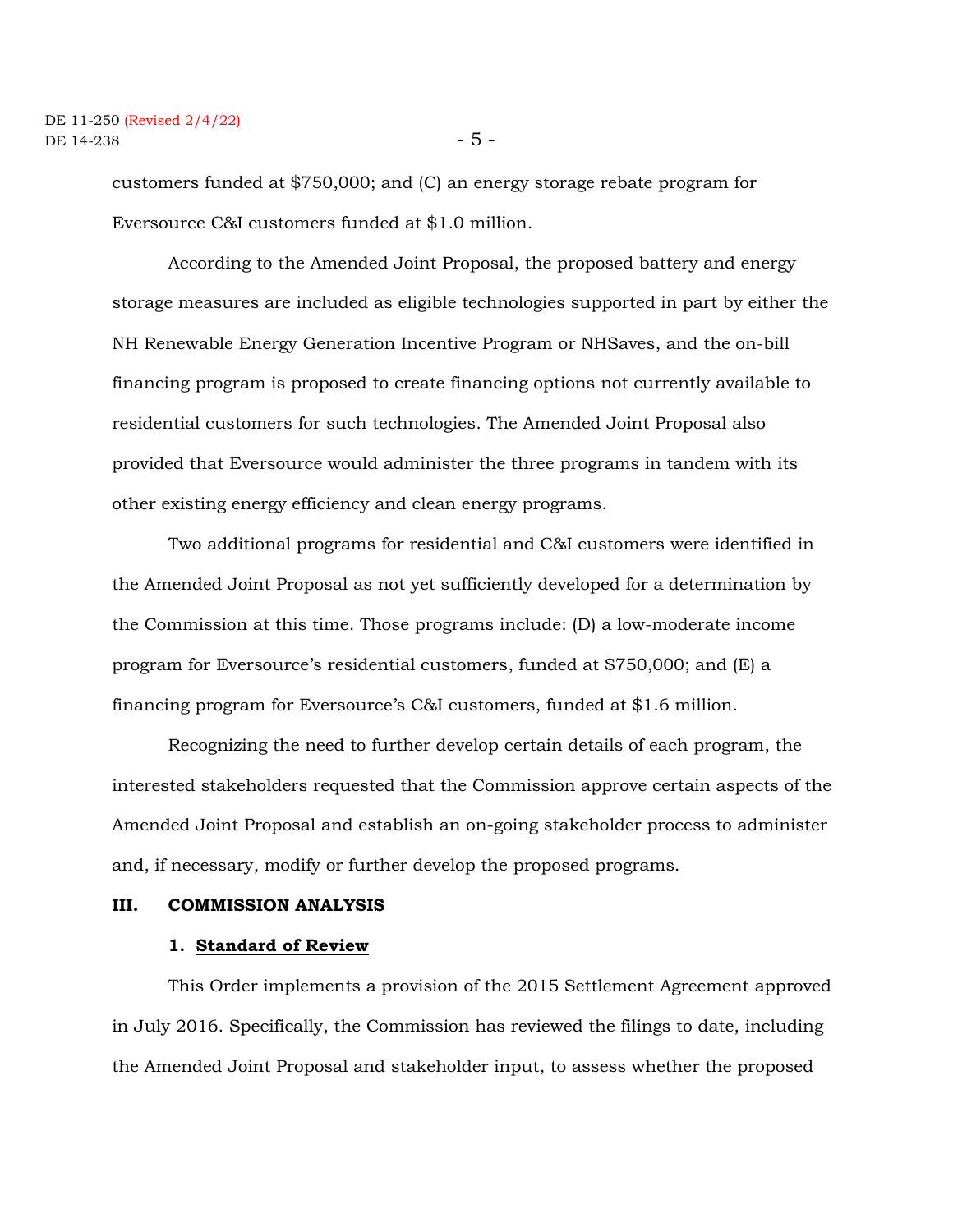programs meet the following four criteria set forth in the 2015 Settlement Agreement at page 25:

- 1. Support innovation in achieving clean energy benefits;
- 2. Leverage various sources of funds, including attracting private capital to the fund and to programs supported by the fund;
- 3. Expand access to clean energy technologies across customer classes in a cost-effective manner; and
- 4. Avoid undue costs.

As the program elements approved below are further developed and implemented, the Commission will monitor program administration to ensure that the shareholder-funded Clean Energy Fund is utilized efficiently to maximize benefits for and minimize costs to Eversource customers in accord with the four criteria cited above from the 2015 Settlement Agreement and our duty under RSA 363:17-a to balance utility and customer interests.

#### **2. Allocation of Clean Energy Fund Among Customer Classes**

We approve an equal allocation of Clean Energy Fund dollars to programs supporting residential customers and programs supporting C&I customers as a fair division of the fund, consistent with the approved allocation of stranded costs to residential and C&I customers under the 2015 Settlement Agreement. *See* 2015 Settlement Agreement at 10.

#### **3. Proposed Programs for Use of the Fund**

As outlined in the Amended Joint Proposal, we approve the following programs for use of the Clean Energy Fund: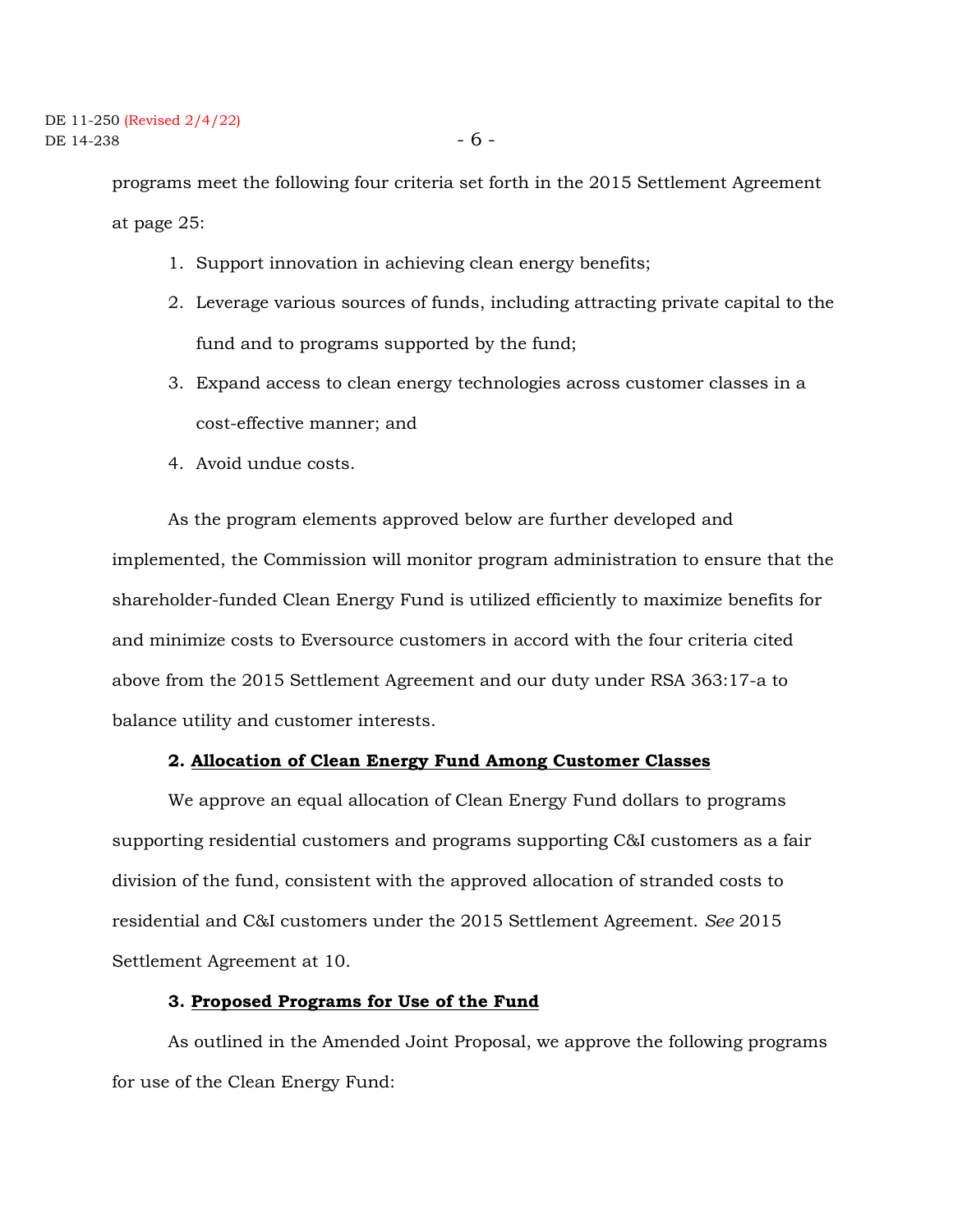- A. An on-bill financing program for Eversource's residential customers, funded at \$1.1 million;
- B. A battery rebate program for Eversource's residential customers, funded at \$750,000; and

C. An energy storage rebate for Eversource's C&I customers, funded at \$1.0 million.

We deny, without prejudice, Energy's request for a determination of conformance with the 2015 Settlement Agreement regarding the following programs included in the Amended Joint Proposal until further details are submitted for review, or alternatives, as noted herein:

- D. A low-moderate income program for Eversource's residential customers, funded at \$750,000; and
- E. A financing program for Eversource's C&I customers, funded at \$1.6 million.

The Commission cannot provide any determination at this time pertaining to proposals identified by Energy as "not yet sufficiently developed" but encourages Energy to continue to work collaboratively with interested stakeholders to refine approved programs and develop future offerings in the new docket to be opened as described below.

## **4. New Docket for Administration of Clean Energy Fund**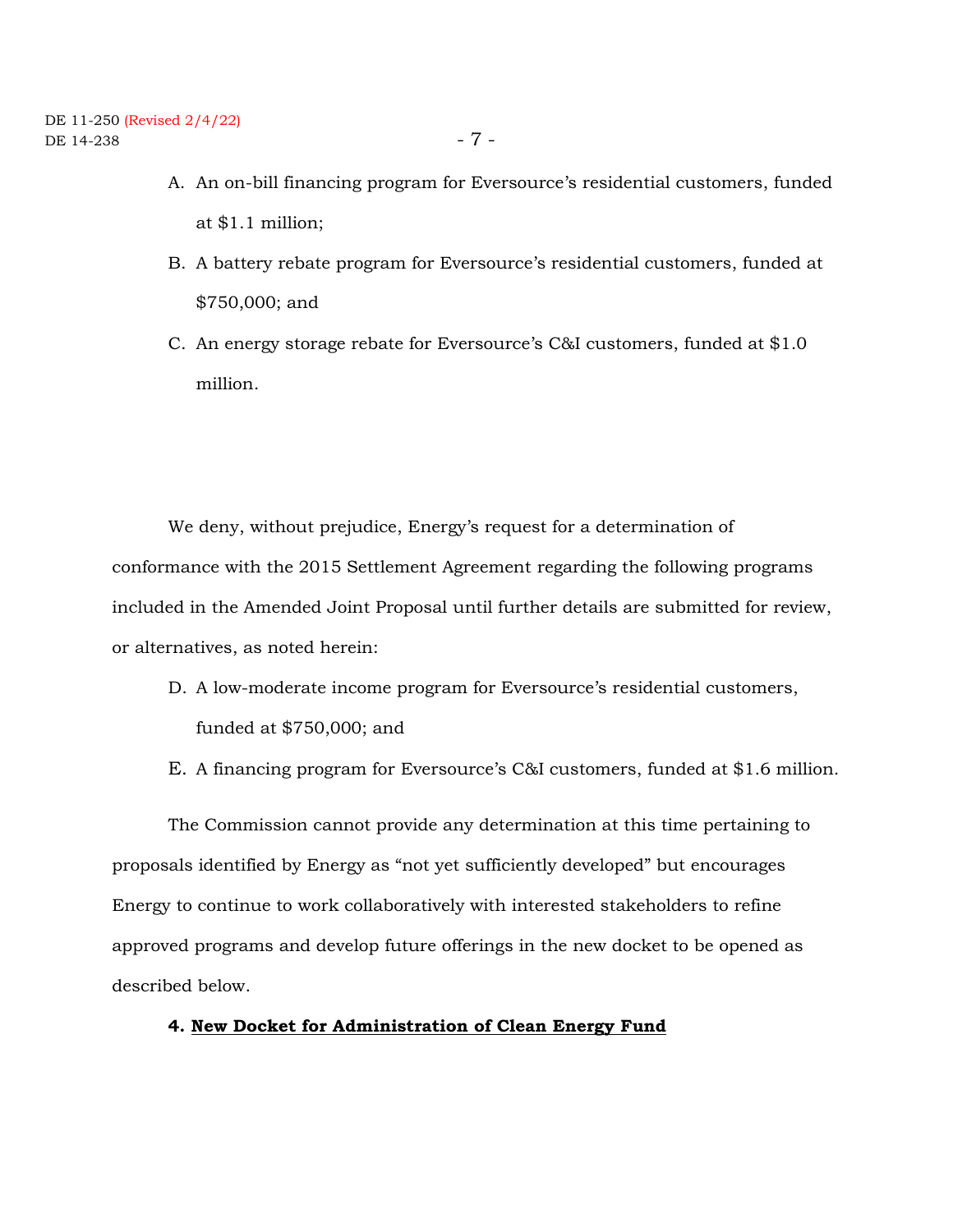In conjunction with this order *nisi*, the Commission opens a new docket, DE 22-004, for purposes of facilitating the ongoing collaborative process for interested stakeholders to continue to develop the approved programs and to propose detailed programs for the remaining balance in the Clean Energy Fund. Commission oversight of the Clean Energy Fund and associated programs will be conducted in the new proceeding. Specifically, the Commission will review and assess program development and implementation on an annual basis for prudency of costs and allocation of funds and requests Energy's assistance for this review. The first review shall occur in one year's time to assess the administrative costs of active programs, levels of interest from ratepayers, and whether funds and/or programs should be re-evaluated. We will require that any further filings for programs be presented to the Commission for review and approval in DE 22-004.

We direct Eversource to submit annual reports on the financial status of the fund and the supported programs to the Commission in the new docket. Annual reports shall be filed each year on May 1 beginning in 2022 and shall include details regarding participation levels in each program, on-bill financing and rebate payments, and detailed summaries of all costs and forecasted benefits over the projected life of each program. The required annual reports shall include:

A. A summary of actual and projected administrative costs over the life of the program, including sources of administrative costs, estimates of the number of employees and/or contractors required to administer the program, the estimated cost of such personnel, and whether program administration can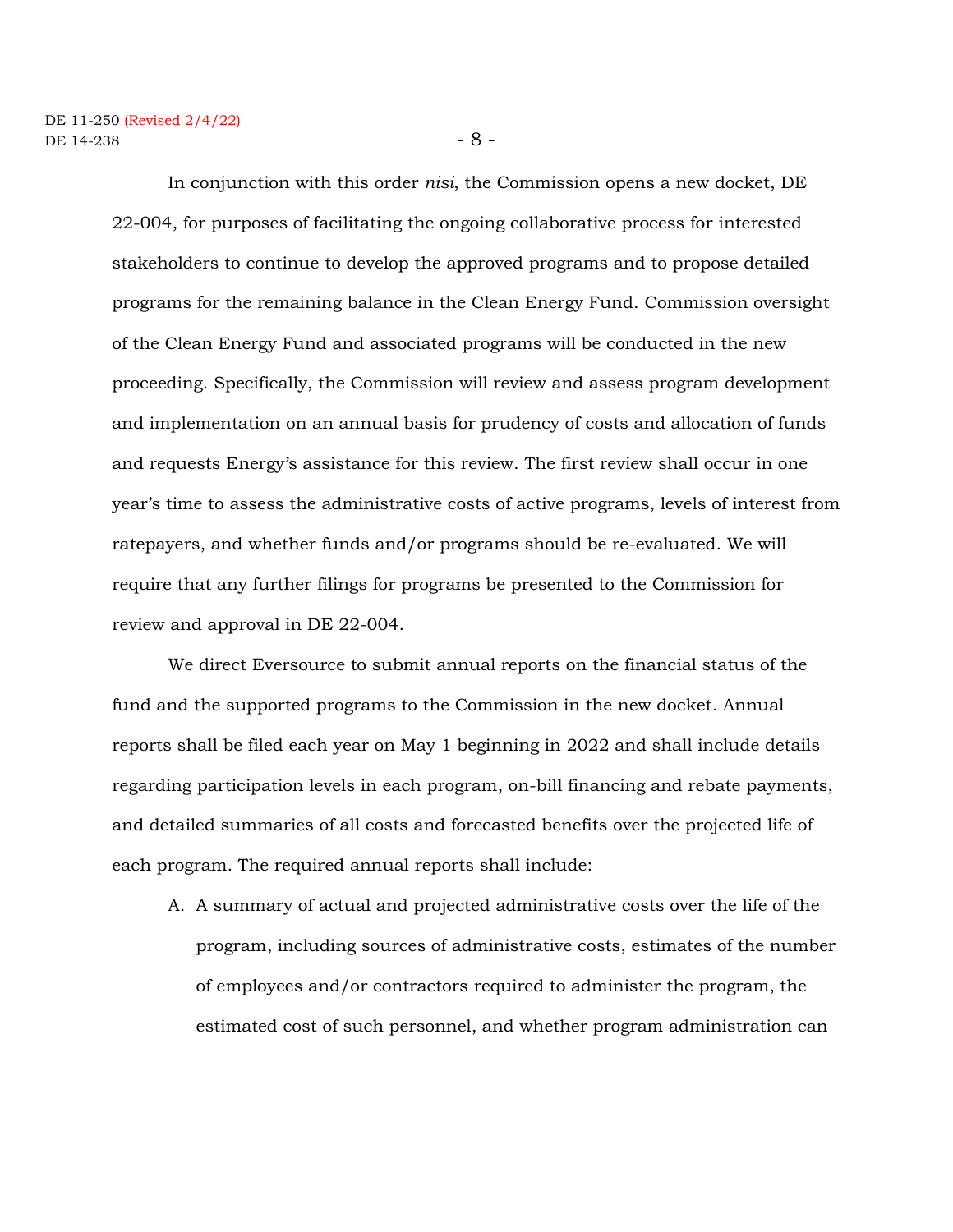be combined with existing processes and programs to create administrative efficiencies.

- B. A discussion of any overlap with Renewable Energy Fund programs, NHSaves initiatives, or the Triennial Plan for Energy Efficiency Resource Standards (EERS), and consideration of the benefits and detriments to combining or managing programs together.
- C. A discussion and assessment of whether third party management of the program may be cost effective.
- D. Provision for annual audits of program income and expenditures.

#### **5. Interest Accrued on Clean Energy Fund**

We find that the Clean Energy Fund is designed to benefit Eversource customers, and we therefore direct Eversource to accrue interest on the funds administered by Eversource, but not disbursed to customers, at the prime rate, beginning on the effective date of this order *nisi*. Accrued interest shall be added to the Clean Energy Fund balance on a quarterly basis and allocated proportionally to each program, with interest made available to future projects and loans. We further require that Eversource account for the Clean Energy Fund and any accrued interest in a separate bookkeeping account so that all associated funds, income, interest, and disbursements can be tracked.

#### **Based upon the foregoing, it is hereby**

**ORDERED** *NISI***,** that an equal allocation of the initial \$5.2 million in Clean Energy Fund dollars between programs supporting residential customers and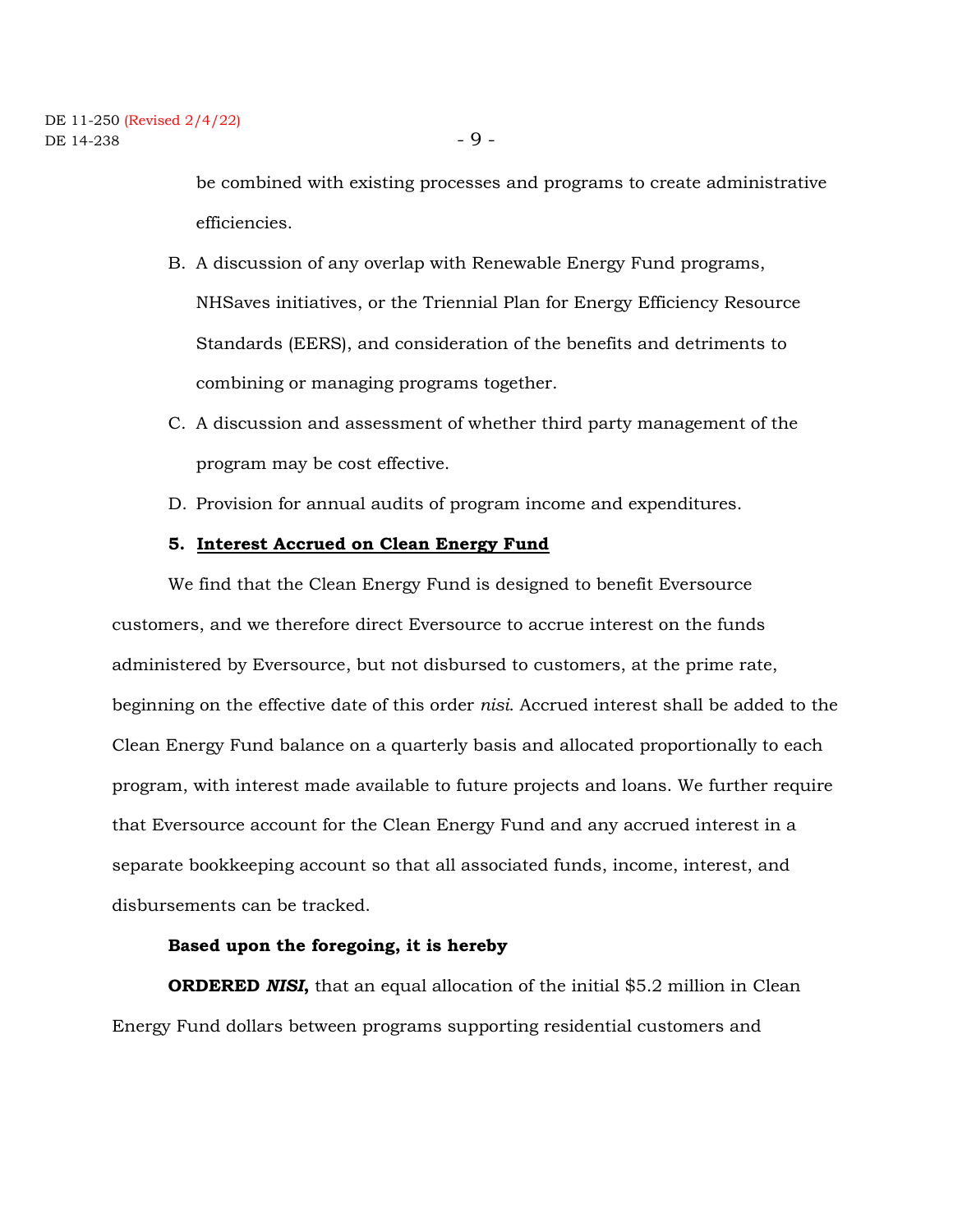programs supporting C&I customers consistent with the approved allocation of stranded costs under the 2015 Settlement Agreement is **APPROVED**; and it is

**FURTHER ORDERED**, that an on-bill financing program for Eversource residential customers funded at up to \$1.1 million; a battery rebate program for Eversource residential customers funded at up to \$750,000; and an energy storage rebate program for Eversource C&I customers funded at up to \$1.0 million are **APPROVED**; and it is

**FURTHER ORDERED**, that the request by the parties in the Amended Joint Proposal for the Commission to determine that the proposed a low-moderate income program for Eversource's residential customers, funded at \$750,000; and the proposed financing program for Eversource's C&I customers, funded at \$1.6 million conform to the four objectives specified in the 2015 Settlement Agreement is **DENIED** without prejudice**;** and it is

**FURTHER ORDERED,** that the parties shall submit proposals in DE 22-004 for use of the balance of the Clean Energy Fund consistent with the four criteria set forth in the 2015 Settlement Agreement. Such proposals may include a low-moderate income program for Eversource residential customers, a financing program for Eversource C&I customers, or alternative proposals, with the requisite detail, by May 1, 2022; and it is

**FURTHER ORDERED,** that Eversource shall accrue interest at the prime rate on any monies that are not expended from the Clean Energy Fund, and shall add accrued interest quarterly to the Clean Energy Fund balance; and it is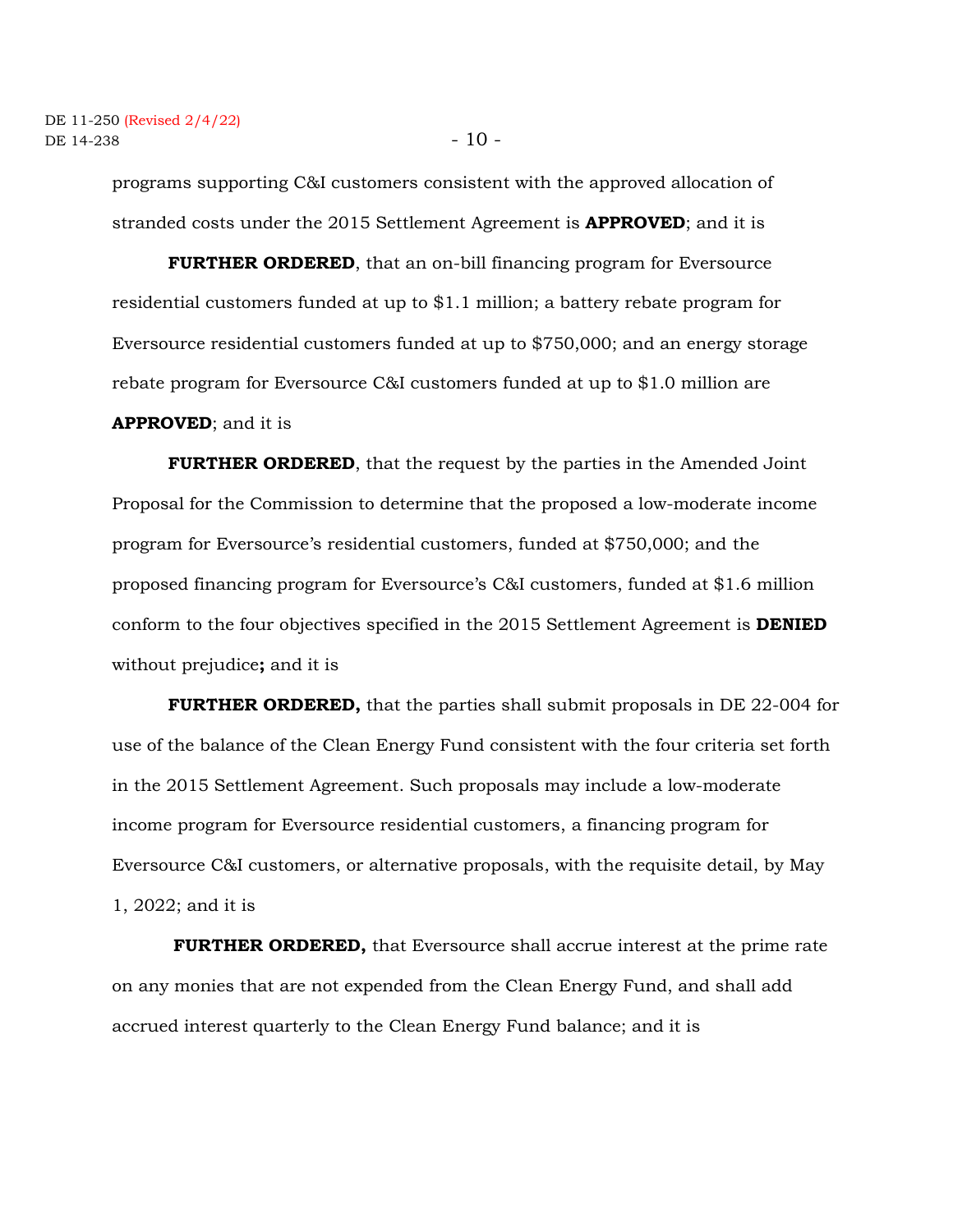**FURTHER ORDERED,** that Eversource shall report to the Commission in DE 22-004 annually on May 1 concerning the financial status of the Clean Energy Fund and customer participation levels in the approved programs supported by fund monies; and it is

**FURTHER ORDERED,** that an annual prudency review conducted by the NH Department of Energy or a third party to facilitate the assessment of all program costs, participation levels, and any program changes is warranted; and it is

**FURTHER ORDERED**, that the Commission shall close Dockets DE 14-238 and DE 11-250 on the effective date of this order, and shall accept subsequent filings related to implementation of the Clean Energy Fund in DE 22-004; and it is

**FURTHER ORDERED,** that Eversource shall cause a copy of this order to be published on its website, within one business day of the issuance of this order with publication to be documented by affidavit filed with this office on or before March 1, 2022; and it is

**FURTHER ORDERED,** that the Clerk shall publish a copy of this order on the Commission's website within one business day of its issuance; and it is

**FURTHER ORDERED,** that all persons interested in responding to this order be notified that they may submit their comments or file a written request for a hearing which states the reason and basis for a hearing no later than February 15, 2022, for the Commission's consideration; and it is

**FURTHER ORDERED,** that any party interested in responding to such comments or request for hearing shall do so no later than February 24, 2022; and it is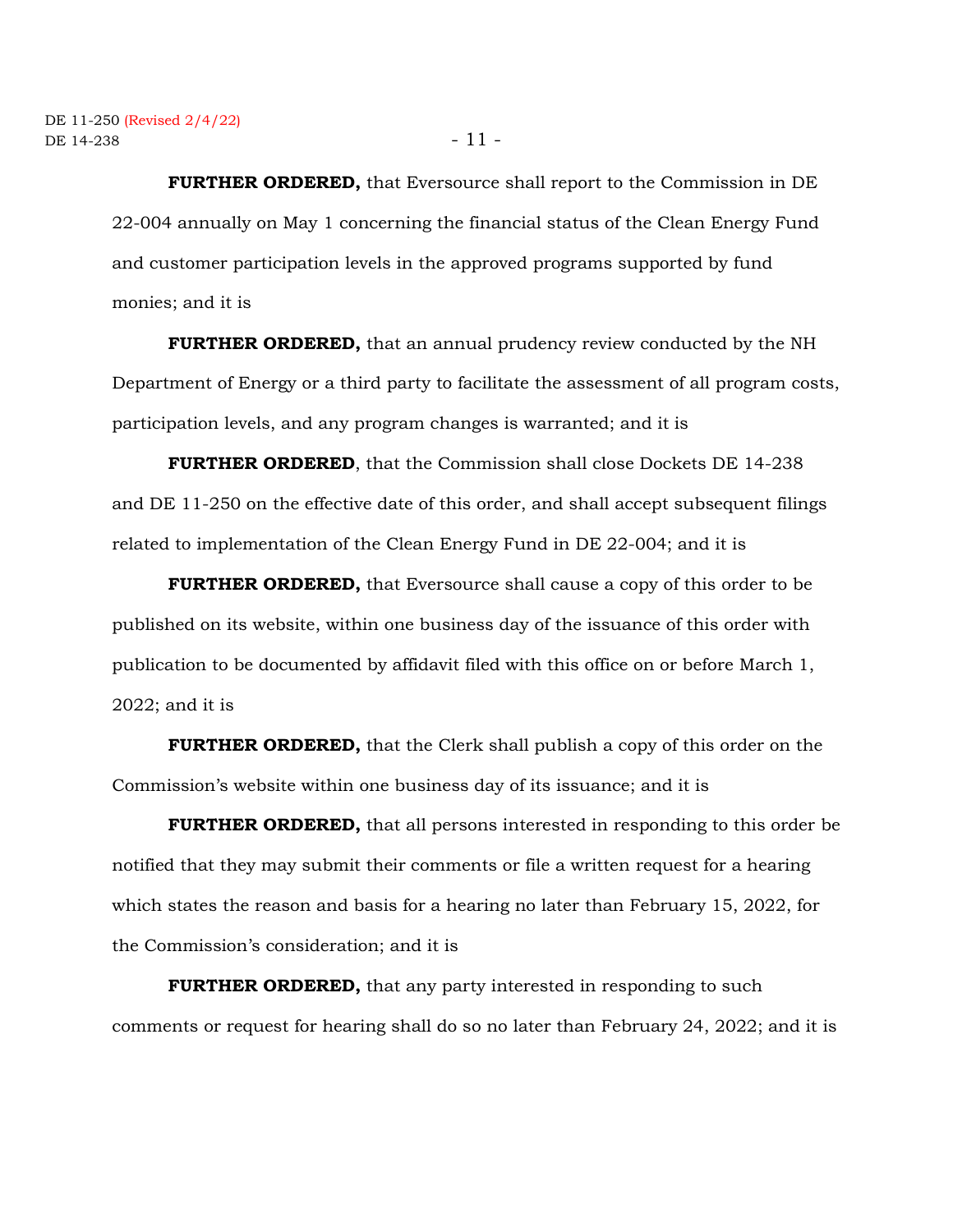## **FURTHER ORDERED,** that this order shall be effective March 4, 2022, unless

Eversource fails to satisfy the publication obligation set forth above or the Commission provides otherwise in a supplemental order issued prior to the effective date.

By order of the Public Utilities Commission of New Hampshire this fourth day of February, 2022.

Daniel C. Goldner Chairman Pradip Chattopad Commissioner Carleton B. Simpson Commissioner  $\sim$ IEI )N116

# Service List - Docket Related

Docket# : 11-250

Printed: 2/4/2022

Email Addresses

ClerksOffice@puc.nh.gov nhregulatory@eversource.com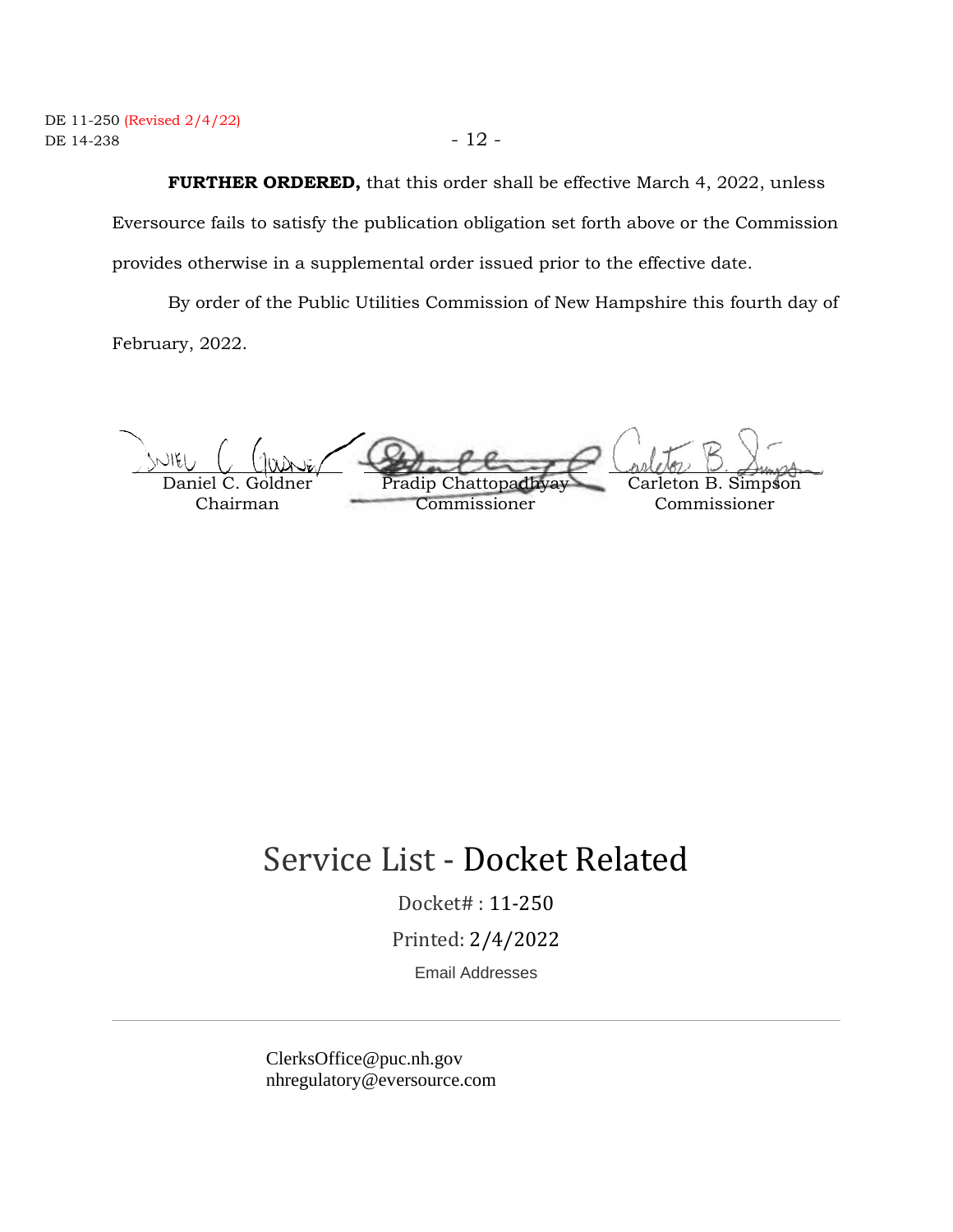jeb.bradley@leg.state.nh.us kelly@cleanenergynh.org catherine.corkery@sierraclub.org karen.p.cramton@energy.nh.gov jim@dannis.net stephen.r.eckberg@energy.nh.gov zachary.fabish@sierraclub.org thomas.c.frantz@energy.nh.gov bill.glahn@mclane.com tirwin@clf.org mkahal@exeterassociates.com sarah.knowlton@libertyutilities.com nkrakoff@clf.org donald.m.kreis@oca.nh.gov matthew.mailloux@osi.nh.gov erica.menard@eversource.com barry.needleman@mclane.com amanda.o.noonan@energy.nh.gov anne.pardo@mclane.com dpatch@orr-reno.com F.Ross@puc.nh.gov david.j.shulock@energy.nh.gov MSmith@orr-reno.com josh.stebbins@sierraclub.org elizabeth.tillotson@graniteshorepower.com jvanrossum@clf.org [rick.white@eversource.com](mailto:rick.white@eversource.com)

# Service List - Docket Related

Docket# : 14-238 Printed: 2/4/2022 Email Addresses

ClerksOffice@puc.nh.gov